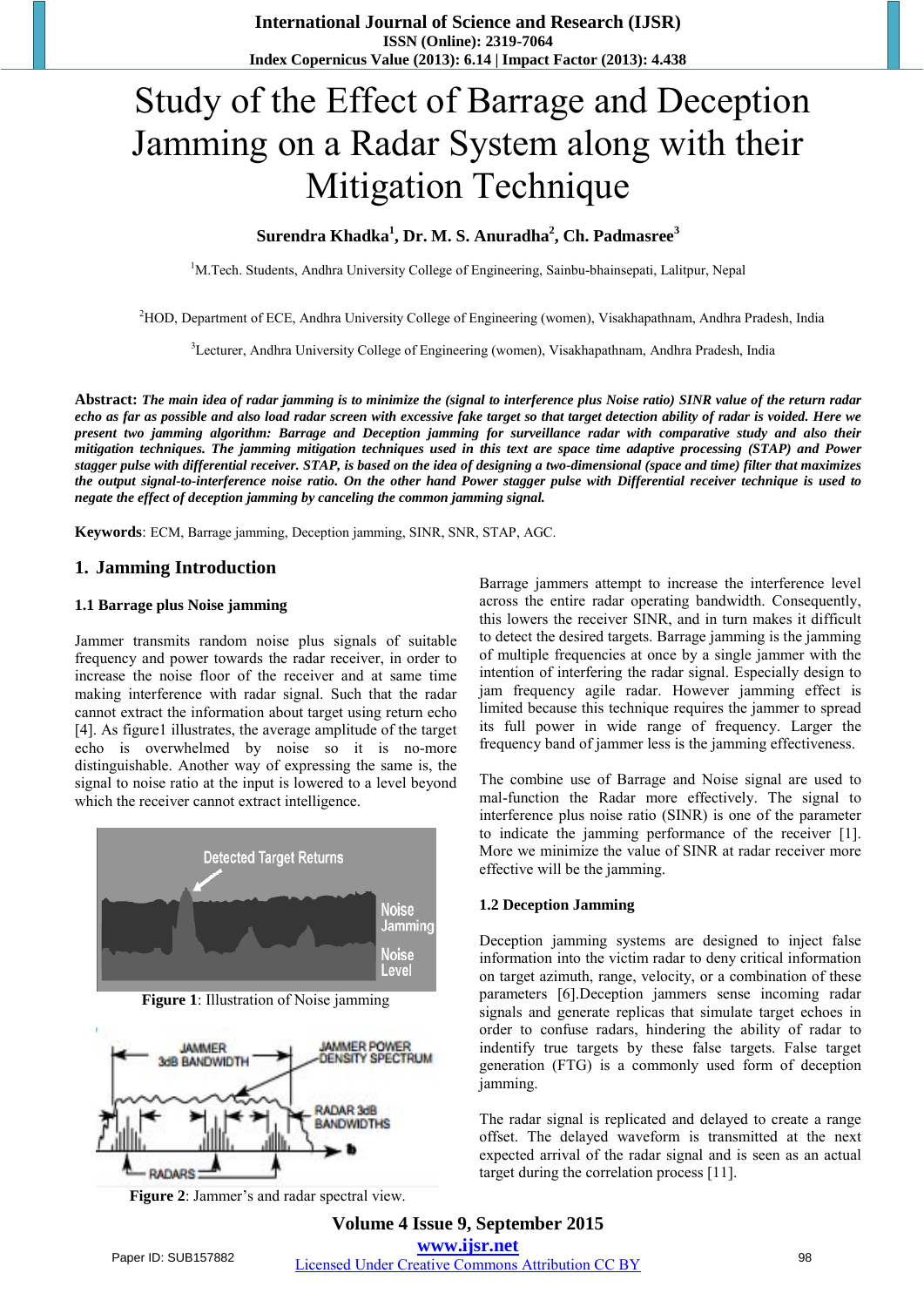# **International Journal of Science and Research (IJSR) ISSN (Online): 2319-7064 Index Copernicus Value (2013): 6.14 | Impact Factor (2013): 4.438**

These techniques introduce a change in the range by introducing the delay to the echo signals, velocity can be altered by introducing Doppler shift on radar pulse, and direction estimation can be altered by injecting the jamming signal on the side lobe of radar receiving antenna, or may distract the radar beam from target by using inverse gain jamming technique. Range gate pull over( RGPO), and velocity gate pull over (VGPO) are main technique basically used to distract the radar from the target especially to distract the tracking radar. Here these technique use stair case approximation to free the target that was initially locked on the radar vision.

## **1.3 Inverse gain jamming:**

Inverse gain is a angle deception jamming in which number of false target is created for every bearing in order to make radar confusion.

The idea is to use a *strong* jamming replica when the radar beam points off target and a *weak* jamming signal when the radar beam is on target [12]. Doing so radar receiver continuously receives the echo from target for every scan angle. Due to inverse gain, the searching radar beam will deviate from real target as the signal strength coming from jammer is strong than real target. So the tracking ability of radar is violated. In a simple form inverse gain is an 'angle deception' kind, because the radar is still able to measure range correctly and it is the angle indicator which shows the wrong readings [7].



**Figure 3**: Inverse gain jamming configuration.

# **2. Jamming Mitigation Techniques:**

## **2.1 Barrage plus Noise jamming: STAP Radar.**

Space-time adaptive processing, or STAP, is based on the idea of designing a two-dimensional (space and time) filter that maximizes the output signal-to-noise ratio, thereby selectively Nulling clutter and jamming returns while at the same time retaining the target signal [2].

A space-time adaptive processing combines receive beamforming in the spatial dimension and Doppler filtering in the temporal dimension to achieve the specific filter response. The filter is formed by simultaneously combining the signals received on multiple elements of an antenna array and multiple pulse-repetition intervals of a coherent character. The antenna elements provide the filter's spatial dimension and the pulse-repetition intervals provide the temporal dimension. STAP filters the raw data called snapshot in both space and time dimension in order to collect weak echo signal leaving behind clutter and jammer signal. In a simple sense beam is formed with chosen spatial and frequency directions matched to the target signal, and possessing nulls in the directions and frequencies of adaptively sensed interferers [4].

The radar transmits a train of *M* coherent pulses simultaneously from each element. The echoes from potential targets (clutter and jammer) are collected at each of the *N* elements of an antenna array. Separate receiver chains are attached to each of the array elements. The received signals are sampled at a series of *L* successive ranges (i.e., distances) also referred to as range gates. STAP processing is applied to the  $M \times N$  matrix of samples collected at each range gates. The collected sample signal after proper weighting and superimposition gives desired filter response. The main task here is to find beam forming weight.

In STAP design beam forming weights are computed from radar returns containing information on the spatial and temporal characteristics of the interference. Two weights especially used for STAP processing are target steering vector and interference covariance matrix. Target steering vector specify the match filter parameter for received signal so that the target signal SNR value is increased. For each suspected target, a target steering vector must be computed. These suspects target come from rough approximation in covariance matrix manipulation [3]. The target steering vector collects the echo with high gain for approximated target.

The interference covariance matrix must compute for all range bins. The interference covariance matrix S can be computed from the return of fixed number of training sequences especially for adaptive STAP. The covariance matrix for a particular range bin can be expressed as  $S=Y^*Y^T$ 

Here y is a data cube for a particular range bin. The covariance matrix represents the degree of correlation across both antenna array inputs and coherent pulse .The main intention here is to characterize undesired signals and create an optimum filter to remove them. The undesired signals include noise, clutter and jammer [9]. The optimal adaptive weight vector **w** for a given steering vector **t** is related to the interference covariance matrix **S** through the relation

$$
w=t S^{-1}
$$

The beam-forming operation is just a matrix-vector multiplication,

$$
\mathbf{z} = w^T \mathbf{y}
$$

where **y** is the input data for a specific range gate. Where **z** is a complex scalar, which is then fed into the detection threshold process. Where decision is made based on the result of this signal processing output.

In special case when jammer and target align in same direction then STAP technique will not work because it forms a null in direction of target. Hence the target is masked by the null of STAP processor. This is the main drawback of STAP mitigation techniques.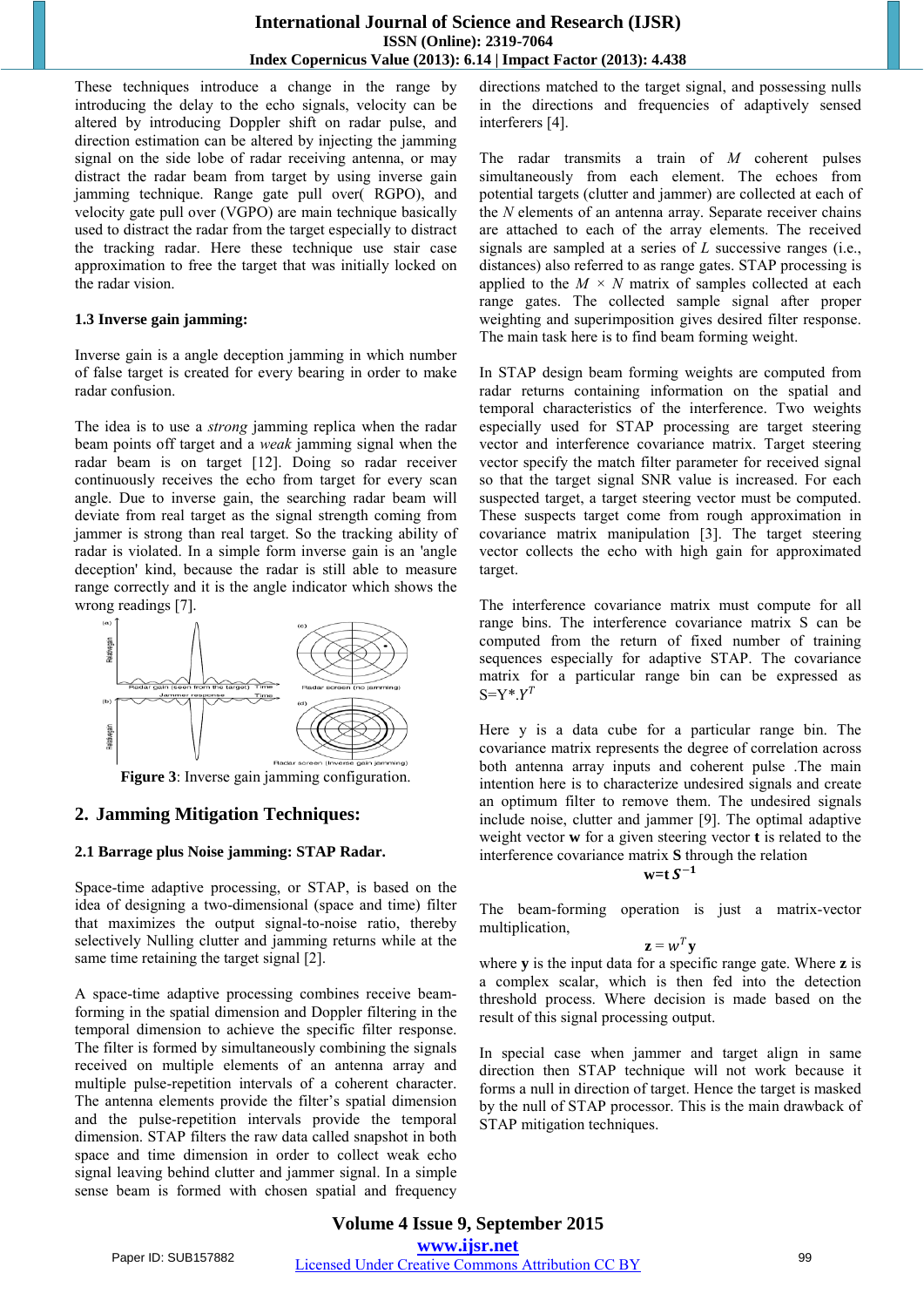## **2.2 Deception jamming mitigation: Power Stagger pulse with differential receiver**

In stagger pulsed radar system we transmit pulse with stagger power, ie transmitted power level vary from pulse to pulse. Consequently the received radar echo pulse strength will also vary from pulse to pulse. The change of radar transmission power on a pulse-to-pulse basis allows radar to differentiate between returns from its own transmissions and returns from other radar systems, jammer and interference [10]. This is one technique to distinguish jamming signal from radar echo. Second or main idea of power stagger pulse is described as follow. Actually the jammer transmission power is almost constant in real scenario. This case can be used to mitigate the jamming effect.

As we transmit the radar signal with stagger, i.e power changing from pulse to pulse, the corresponding echo power will also change so accordingly, So at radar receiver which accepts differential input, i.e if we subtract the received echo for a pulse with its previously arrived pulse then due to constant jammer power the jammer signal get canceled and only the echo signal remain. From which we can extract the target information.

This techniques works well if the jammer is in rest or in slow motion because here we need is constant jamming power arriving at radar. But if the jammer is moving relatively with high speed then the jamming power at radar receiver will not be constant. And this mitigation technique works no more. In order to address these problem Automatic gain control system is introduced in radar receiver. Such that receiver provide gain to the received signal depending upon its time of arrival [5]. Hence this can mitigation distance-power variation problem. And hence help to maintain the jamming power constant despite of its motion. Actually AGC compensate the effect of free space propagation loss.

# **3. Simulation Result**

The simulations were implemented in MATLAB 2014b

# **3.1 Barrage jamming**

| Table 1: Radar specification for Matlab simulation |                 |     |  |  |  |
|----------------------------------------------------|-----------------|-----|--|--|--|
| Pulse width                                        | 0.33<br>$\mu$ s |     |  |  |  |
| PRF                                                | 30              | Khz |  |  |  |
| Carrier freq.                                      |                 | Ghz |  |  |  |
| Sampling freq.                                     |                 | Mhz |  |  |  |
| Tx. Power                                          | 5.2             | KW  |  |  |  |
| Tx.ant. gain                                       | 20              |     |  |  |  |
| $SNR$ (reg)                                        |                 |     |  |  |  |

|        | Position (m)       | Range | Relative | Relative   |
|--------|--------------------|-------|----------|------------|
|        |                    |       | angle    | speed(m/s) |
| Radar  | (0.0.0)            |       |          |            |
| Target | (3000.1000.1000)   | 3316  | (18.17)  | 17         |
| Jammer | (2500, 2000, 1000) | 3354  | (39.17)  |            |

*Jammer power=100w. Jammer freq=(9.9-10.1)GHz* 



**Figure 4**: Waveform received by radar during normal condition



**Figure 5**: Range Speed response during normal operation



**Figure 6**: Waveform received by radar receiver during jamming condition.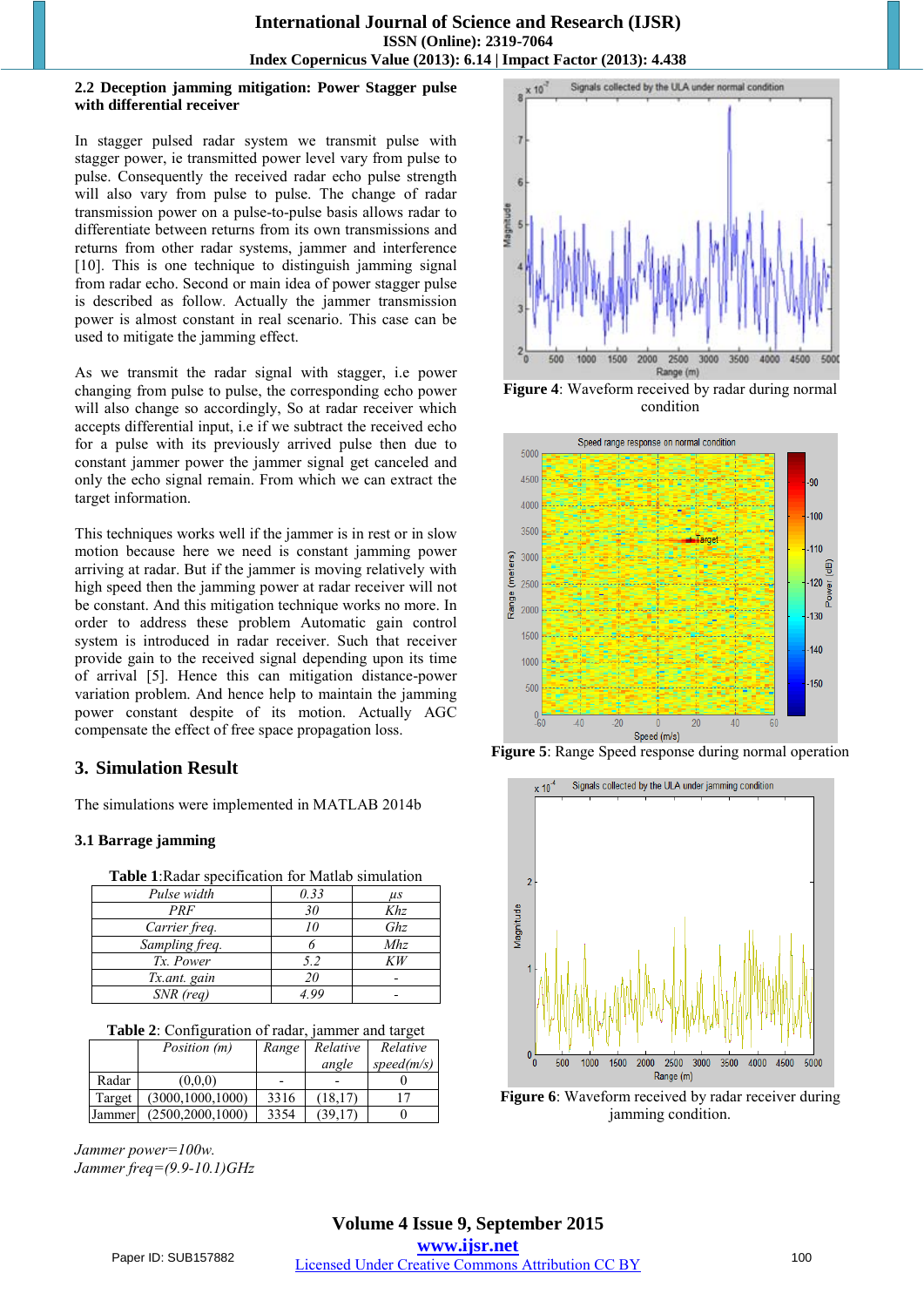

**Figure 7:** Range Speed response at radar receiver during Barrage jamming condition.

### **Barrage jamming Mitigation (STAP):**



**Figure 8**: STAP Nulling at the direction of jamming. (*jammer is at an angle of 39 degree)*

Figure 4 shows the waveform received by radar during normal condition. The spike at range of 3300 m refers the target return echo. Figure 5 is representation of same in Speed-Range domain. Figure 6 shows the received waveform under barrage jamming condition. Here we cannot see the distinguishable target return. And figure 7 is representation of same in Speed-Time domain. Figure 8 indicates the STAP Beam forming mechanism. Here radar is forming Null in direction of jammer. And following figure for received waveform after STAP technique.



**Figure 9**: Received Waveform after STAP



**Figure 10**: Speed Range response after STAP

## **3.2 Deception jamming:**

**Table 3**: Radar specification for matlab simulation

| Pulse width    |     | μs  |
|----------------|-----|-----|
| PRF            |     | Khz |
| Carrier freq.  |     | Ghz |
| Sampling freq. |     | Mhz |
| Tx. Power      | 600 | κw  |
| Tx.ant. gain   | 20  |     |
| SNR (rea)      |     |     |

| Table 4: configuration of radar, jammer and target |  |  |
|----------------------------------------------------|--|--|

|          | Position          | Range  | Relative | Relative           |
|----------|-------------------|--------|----------|--------------------|
|          |                   | km     | angle    | speed              |
| Radar    | (0,0,0)           |        |          |                    |
| Target 1 | (1500, 3500, 200) | 3.8 Km | (66,3)   | 6m/s               |
| Target 2 | (3500, 5500, 200) | 6.5    | (57,2)   | 30 <sub>m</sub> /s |
| Target 3 | (7000, 7000, 500) | 9.9    | (45,3)   | 17m/s              |
| Jammer   | (6000, 4000, 100) | 7.2    | (33,0)   | 33m/s              |

*Jammer power = 1Kw*

*Deception type – Range*

Here we consider three target at three different location and different travelling speed.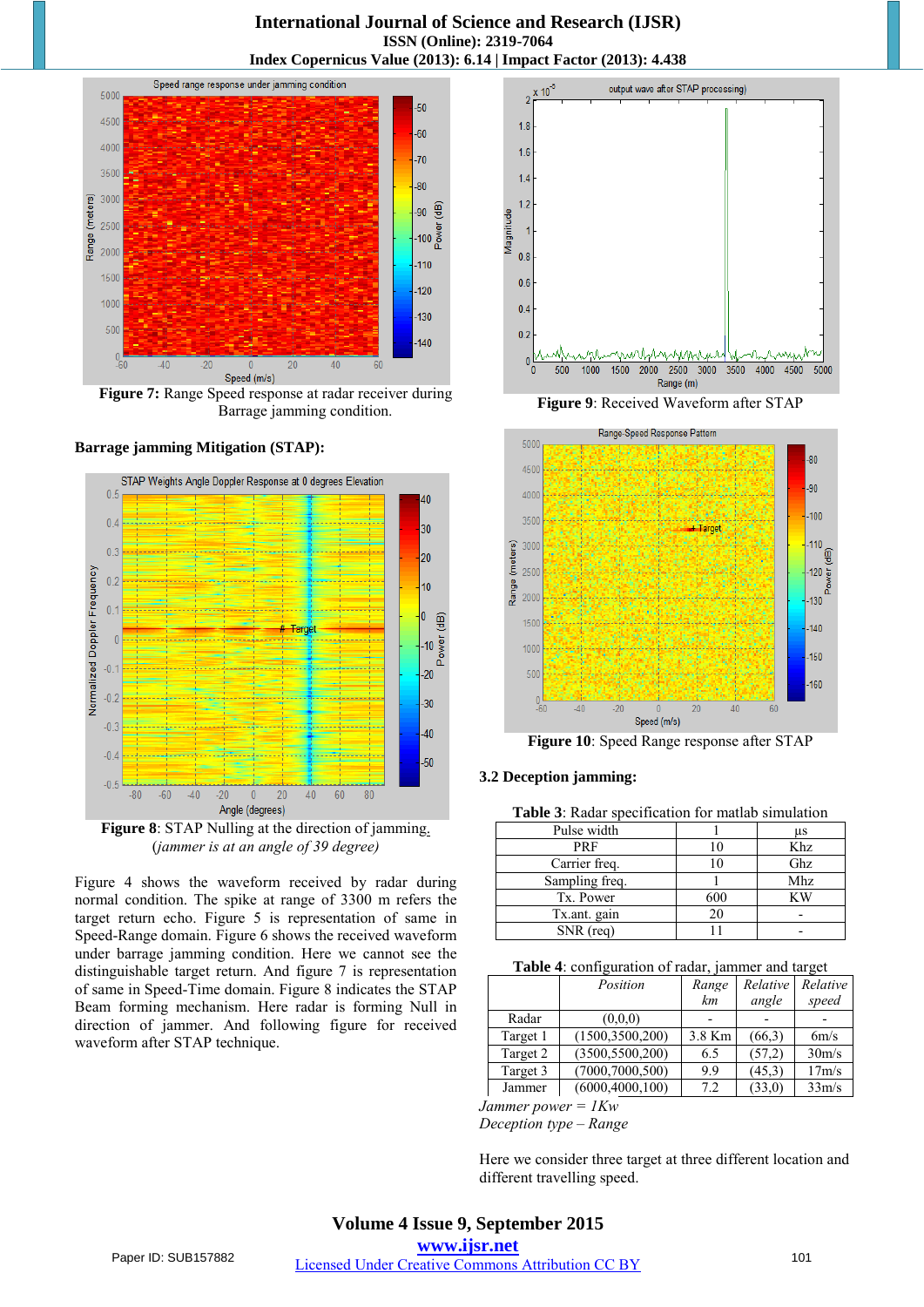





**Figure 12**: Speed Range response at normal radar radar operation.



**Figure13**: Waveform received under deception jamming



**Figure 14**: Speed Range response under deception jamming.

During deception jamming we are injecting the radar screen with two extra non existing fake target. The above both figure is evident for that.

## **Mitigation of deception jamming: power stagger pulse with differential receiver**

*Radar transmitting power P1=0.6Mw p2=3Mw.*



**Figure 15**: Waveform received after deception jamming mitigation



**Figure 16**: Speed Range response after jamming mitigation.

**Volume 4 Issue 9, September 2015 www.ijsr.net**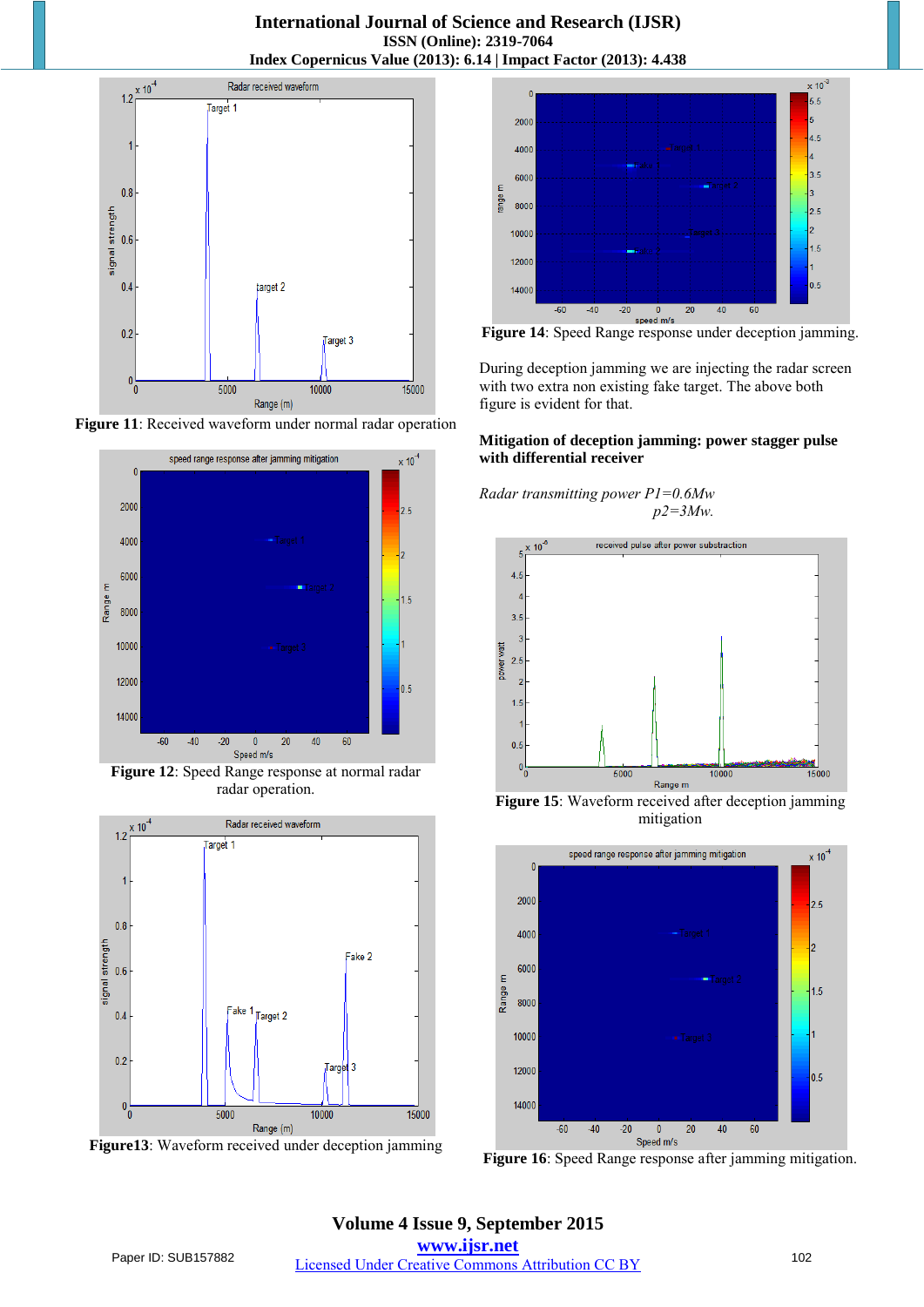Figure above indicates received waveform by radar after jamming mitigation from which we can clearly see real target.

## **3.3 Inverse gain jamming**:

| <b>Table 3.</b> Naual Specification for Shinufation. |      |     |  |  |
|------------------------------------------------------|------|-----|--|--|
| Pulse width                                          | 0.33 | μs  |  |  |
| PRF                                                  | 30   | Khz |  |  |
| Carrier freq.                                        |      | Ghz |  |  |
| Sampling freq.                                       |      | Mhz |  |  |
| Tx. Power                                            | 5.2  | ΚW  |  |  |
| Tx.ant. gain                                         | 20   |     |  |  |
| $SNR$ (req)                                          |      |     |  |  |

## **Table 5:** Radar specification for simulation.

| Table 6: Configuration of jammer, Radar and target |  |  |  |
|----------------------------------------------------|--|--|--|
|----------------------------------------------------|--|--|--|

|              | Position          |      | Range m Relative | Relative    |
|--------------|-------------------|------|------------------|-------------|
|              |                   |      | angle            | speed $m/s$ |
| Radar        | (0,0,0)           |      |                  |             |
| Targe        | (3000, 2000, 100) | 3606 | (33,0)           | 55          |
| ------------ | $\ldots$ FOO      |      |                  |             |

*jammer, power=500watt*

here we consider a jammer and target as a single platform. And we deployed inverse gain radar jamming technique so that the radar cannot see target (jammer). Figure below show radar scan display between +90 to -90 azimuth angle. First displays for normal radar operation. The red dot indicates that target is situated at azimuth angle of 33 degree.



**Figure 17**: Radar scan display at normal condition





Here we can see a just ring instead of a single dot. Hence radar is said to be jam. and we cannot predict the target bearing at this condition.

## **Mitigation of IGJ: Power stagger pulse with differential receiver.**

*Radar transmitting power P1=5.2Kw,P2=0.52Mw*



**Figure 19**: Radar scan display after jamming mitigation tech.

The above figure shows radar scan display after jamming mitigation technique is deployed. Here again we can see a clear target.

# **4. Conclusion**

Basically this paper present two radar jamming techniques along with their mitigation technique. Here barrage and deception jamming technique are considered for surveillance radar. Beside that STAP and Power stagger pulse with differential receiver are used for mitigation purposes. Actually barrage jamming is more fruitful for low radarjammer and high radar-target separation. Where-as deception jamming can be used for long distance jamming because back at radar receiver these jamming signals also get amplified as radar echo.

For deception jamming, the jammer should have the adequate knowledge of radar signal characteristics in order to synthesize offset jamming radar signal. This requires complex jamming module. Where-as for barrage jamming just knowledge of radar frequency is sufficient to create the jamming signal. In case of STAP radar receiver, if jammer and target are in same direction then target detection is voided. This is the main drawback of this technique. But also by the use of two radar receiver separated by enough distance can over-come this problem.

# **References**

- [1] Bassem R. Mahafza, Atef Z. Elsherbeni, 2013. Matlab Simulations For Radar Systems Design. pp(1-65)
- [2] Janice Onanian Mcmahon., 1955. Space-Time Adaptive Processing On The Mesh Synchronous Processor. MCMAHON P(2-3).

**Volume 4 Issue 9, September 2015 www.ijsr.net**